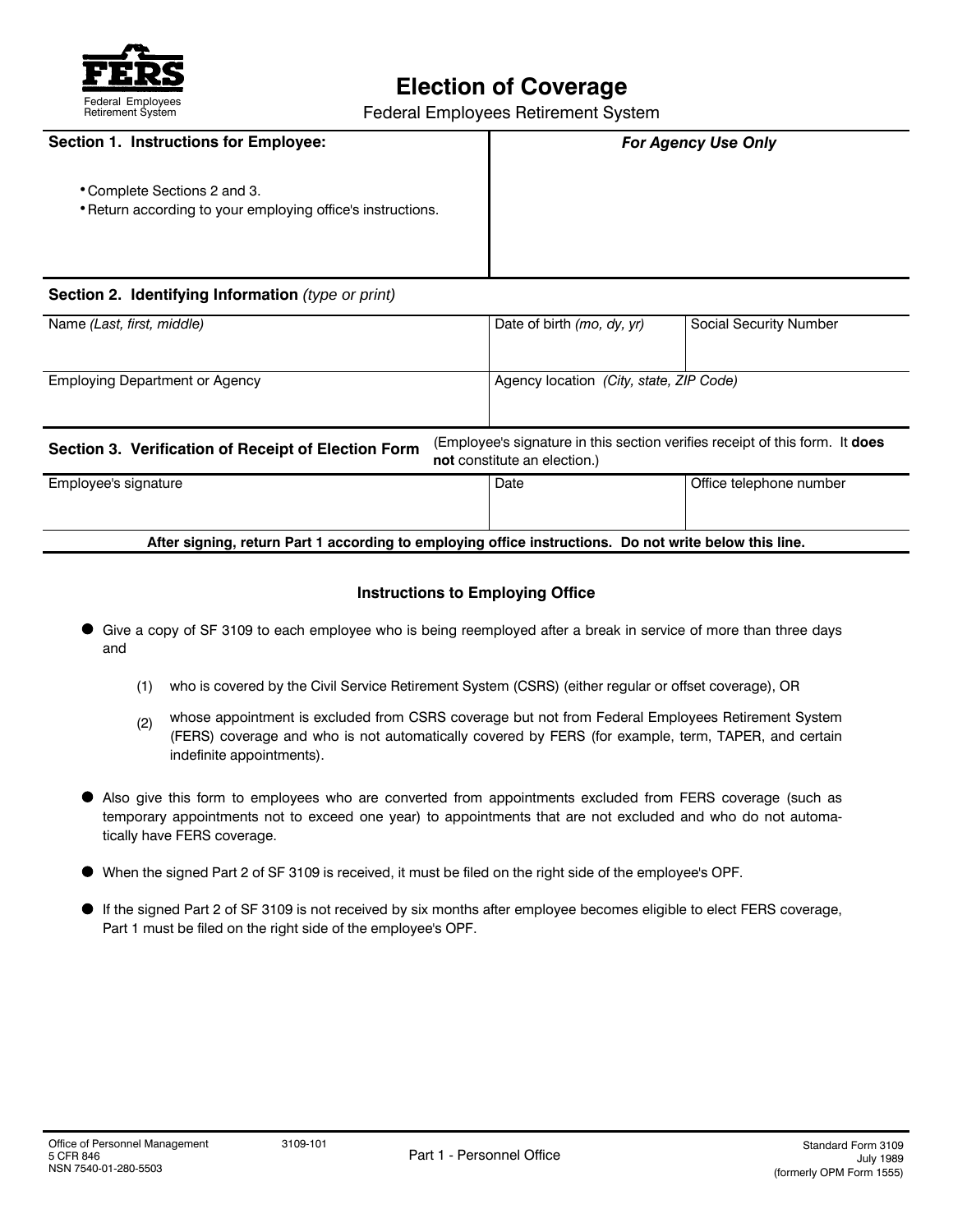

# **Election of Coverage**<br> **Election of Coverage**<br> **Election of Coverage**<br> **Election of Coverage**

Federal Employees Retirement System

| <b>Section 1. Instructions for Employee</b>                    |                                                              |
|----------------------------------------------------------------|--------------------------------------------------------------|
| • Complete this form only if you wish to elect FERS coverage.  | Return Parts 2 and 3 according to your employing office's    |
| If you wish your current coverage to continue, take no action. | instructions.                                                |
| Read information on back of Part 3.                            | • Be sure to read your FERS Transfer Handbook.               |
| • Make your election in Section 4.                             | • If you elect FERS, any CSRS designation of beneficiary (SF |
| Complete Section 5.                                            | 2808) is cancelled. If you want to make a new designation    |
| Be sure to sign and date in Section 6.                         | of beneficiary, use SF 3102.                                 |

# **Section 2. Identifying Information** *(type or print)*

| Name (Last, first, middle)                          |                                                                                                                     | Date of birth (mo, dy, yr)              | <b>Social Security Number</b> |
|-----------------------------------------------------|---------------------------------------------------------------------------------------------------------------------|-----------------------------------------|-------------------------------|
| <b>Employing Department or Agency</b>               |                                                                                                                     | Agency location (City, state, ZIP Code) |                               |
| Section 3. Verification of Receipt of Election Form | (Employee's signature in this section verifies receipt of this form. It <b>does</b><br>not constitute an election.) |                                         |                               |
| Employee's signature                                |                                                                                                                     | Date                                    | Office telephone number       |

# **Section 4. Election** Place your initials in the box to indicate that you want FERS coverage.

I elect FERS coverage. I understand that I will be covered by (1) the Basic Benefits of FERS, (2) the Old Age, Survivors, and Disability Insurance programs of Social Security and (3) the Thrift Savings Plan. I authorize withholdings from my pay for FERS and Social Security purposes. I understand that this decision is irrevocable.

# **Section 5. Former Spouse Information**

Do you have a living former spouse to whom a court order, on file at OPM, awards a portion of your annuity or, if the former spouse has not remarried before age 55, survivor benefits based on your Federal service?

No

Yes —— > Attach OPM Form 1556, Former Spouse's Consent to FERS Election, your request for waiver of consent requirement, or your request for extension of election deadline in order to modify court order.

I don't know if a court order is on file at OPM. I request OPM to determine whether a qualified court order is on file.

## **Section 6. Employee's Certification**

| I hereby certify that all statements made on this election are true to the best of my knowledge.                                                                                                                                                    |                           |  |
|-----------------------------------------------------------------------------------------------------------------------------------------------------------------------------------------------------------------------------------------------------|---------------------------|--|
| Signature                                                                                                                                                                                                                                           | Date                      |  |
|                                                                                                                                                                                                                                                     |                           |  |
| Warning: Any intentional false statement in this election or willful misrepresentation relative thereto is a violation of the law punishable by<br>a fine of not more than \$10,000 or imprisonment of not more than 5 years or both. (18 USC 1001) |                           |  |
|                                                                                                                                                                                                                                                     | Date of receipt by agency |  |
| <b>For Agency Use Only</b>                                                                                                                                                                                                                          |                           |  |
| Office of Personnel Management<br>3109-101                                                                                                                                                                                                          | Standard Form 3109        |  |

5 CFR 846 July 1989 کے اس کا مطابق کی اس کا انتخاب کردہ کر اس کا انتخاب کرنے کے انتخاب کرنے کے انتخاب کرنے کے